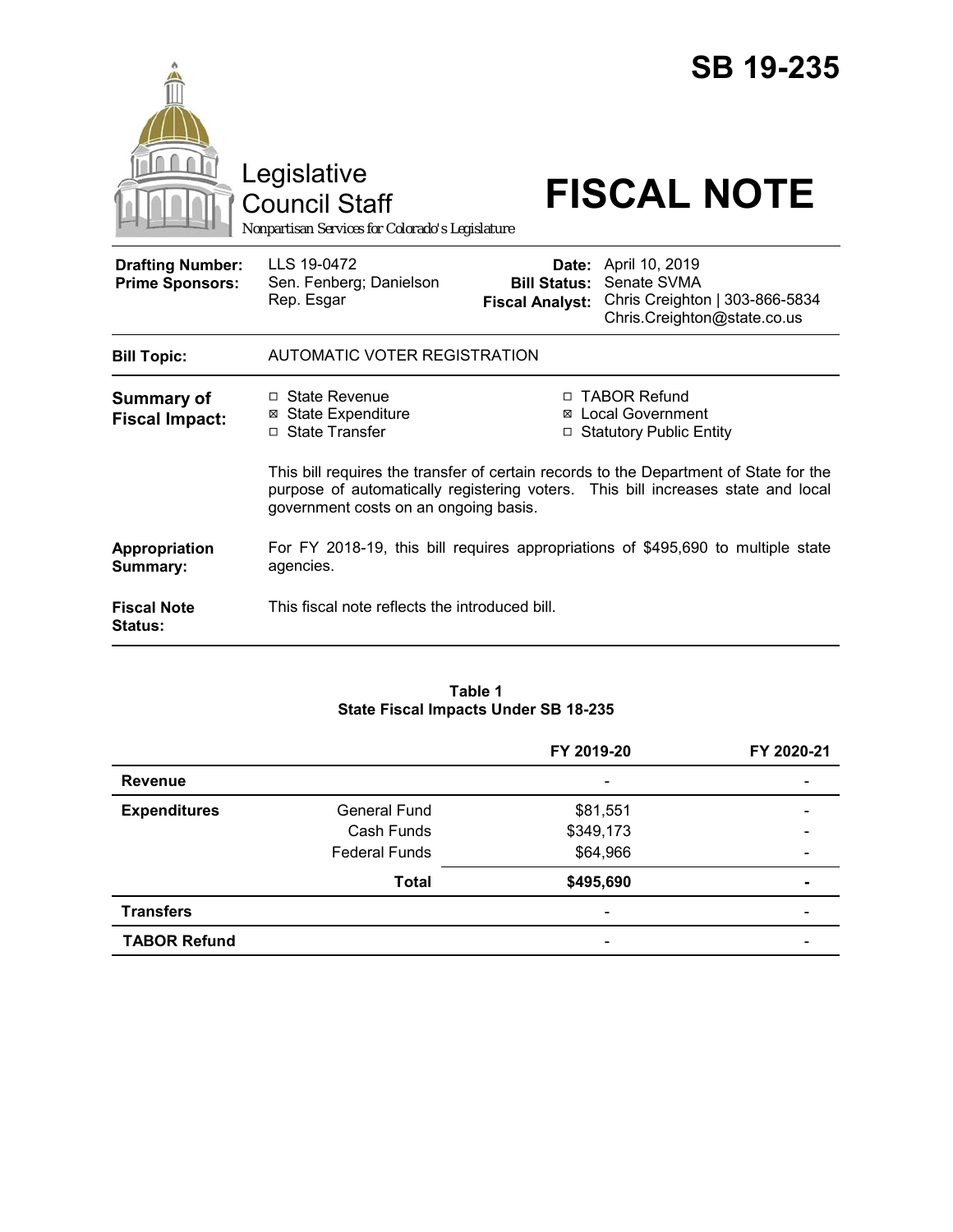April 10, 2019

## **Summary of Legislation**

This bill requires the Department of Revenue (DOR), the Department of Heath Care Policy and Financing (HCPF), and the Department of Human Services (DHS) to electronically transfer records to the Department of State for the purpose of registering voters.

**Notification and registration.** Upon receipt by the Department of State, these records are to be provided to the appropriate county clerk to determine if the record is complete. For complete records the county clerk must send a notice to the individual notifying them they have been registered or preregistered to vote if they are under the age of 18, and that they can affiliate with a political party or decline to be registered by returning the notice. For incomplete records, the county clerk must mail the individual identified in the record with additional information that would be needed to complete the record. If information to complete the record is received, the county clerk must register or preregister the individual to vote.

**Voter registration agencies.** The Department of State must enter into agreements with the directors of voter registration agencies, specifically offices overseen by the DHS that provide public assistance and programs for persons with disabilities, to enable the secure transfer and verification of information for voter registration purposes. Annually, the DHS must provide to the Department of State a list of the offices it oversees, the type of services provided, and a designated voter registration contact for that office. Monthly, these agencies must provide the number of people applying for public assistance, the number of voter registration choice forms collected, and the number of voter registration forms received. The Office of Information Technology and the Department of State are required to determine which agencies collect sufficient information to establish an electronic schedule to provide records to the Department of State for the purpose of automatically registering individuals served by these agencies to vote.

**Signature verification.** Instructions on how to provide a signature for verification purposes are to be provided for first time voters that do not have a signature in the statewide voter registration system (SCORE). Upon receipt of a ballot from an eligible voter that does not have a signature in SCORE, the county clerk must send a letter to the voter with instructions to provide a signature. The bill establishes requirements for counting these votes, storing the ballots, and implementing options to have signature verification documents provided electronically.

# **Background**

Under current law, individuals are asked if they wish to register to vote while obtaining or renewing their drivers license, and they may decline to register. Individuals are also provided voter registration information when applying for Medicaid or other public assistance programs and may chose to register to vote.

### **State Expenditures**

In FY 2019-20 only, this bill increases state expenditures by \$495,690. These impacts are shown in Table 2 and discussed below. This bill also increases ongoing workload for the Department of State, the DHS, and may result in future costs for HCPF (see Technical Note).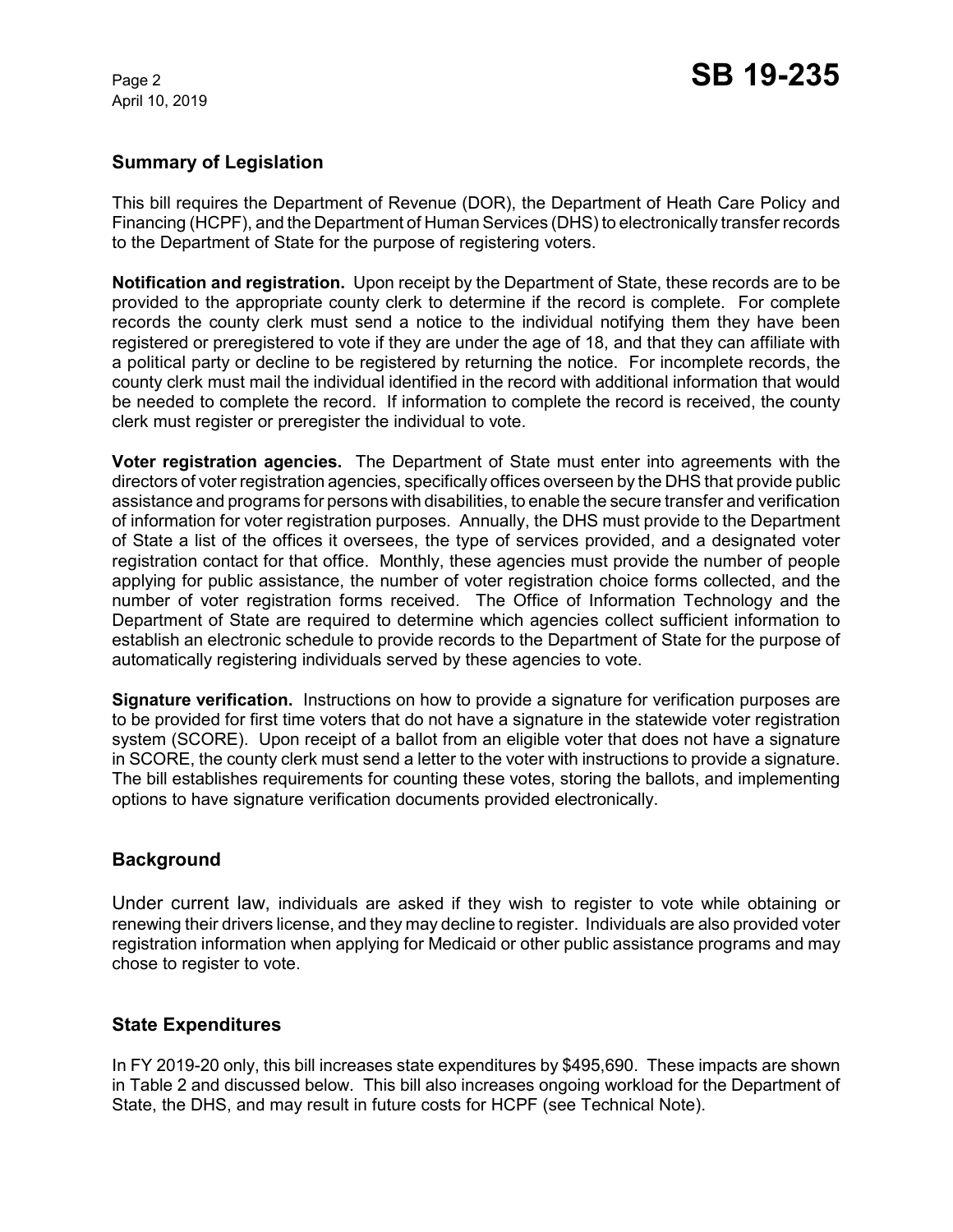**Table 2 Expenditures Under SB 19-235**

|                                            | FY 2019-20 | FY 2020-21               |
|--------------------------------------------|------------|--------------------------|
| SCORE Programming (Department of State)    | \$339,200  | $\overline{\phantom{0}}$ |
| <b>CBMS Programming (DHS)</b>              | \$136,240  | -                        |
| Drives Programming (Department of Revenue) | \$20,250   | -                        |
| <b>Total Cost</b>                          | \$495,690  | -                        |

**Department of State.** To implement this bill, the Department of State requires \$339,200 to create automated voter registration modules in the statewide voter registration system for the information received from the DOR and HCPF. This cost is based on historical expenditures for similar projects involving the preregistration of voters and assumes 3,200 hours of programming at a rate of \$106 per hour in FY 2019-20 only. Future programming costs may be incurred if it is recommended that other agencies collect sufficient information for automatic registration.

Additionally, the Department of State election reimbursement to counties, paid from the General Fund, is expected to increase in years where a statewide ballot measure appears on the ballot due to the increase on the number of registered voters. Any change in county reimbursement appropriations, if needed, will be addressed through the annual budget process.

**Colorado Benefits Management System.** To enable the electronic monthly transfer of information from DHS, 1,048 hours of computer programming are required to make modifications to the Colorado Benefits Management System (CBMS) at a rate of \$130 per hour. Of the \$136,240 total cost, \$61,301 will be paid from the General Fund, \$9,973 from the Old Age Pension Fund, and \$64,966 from federal funds. This work will be completed by the Office of Information Technology using reappropriated funds from the DHS.

The HCPF also utilizes CBMS and programming changes are needed to allow for the transfer of information for Medicaid applicants. However, as described in the Technical Note section below, it is assumed that this policy change in the bill is not permitted under federal law, and system changes will not be implemented immediately. Should information the state be allowed to share information on Medicaid applicants for voter registration purposes in the future, it is assumed that additional funds will be requested through the annual budget process.

**Department of Revenue.** To allow for the automatic transfer of driver records from the Division of Motor Vehicles to the Department of State, 90 hours of DRIVES programming is needed at an hourly rate of \$225.

# **Local Government**

Beginning in FY 2019-20, this bill increases county clerk costs and workload to review records received, print and send notifications, register voters or cancel registrations, and respond to inquiries. It is estimated that this work will cost \$4.97 per voter registration. Assuming up to 15,000 additional voter registrants in large counties and up to 500 in small counties, this increases county clerk costs by in up to \$74,550 per county in large counties and \$2,485 per county in small counties. Costs will increase by \$1.00 on average each election to print and mail a ballot to each newly registered voter. In years with a statewide ballot measure, these costs will be offset by the